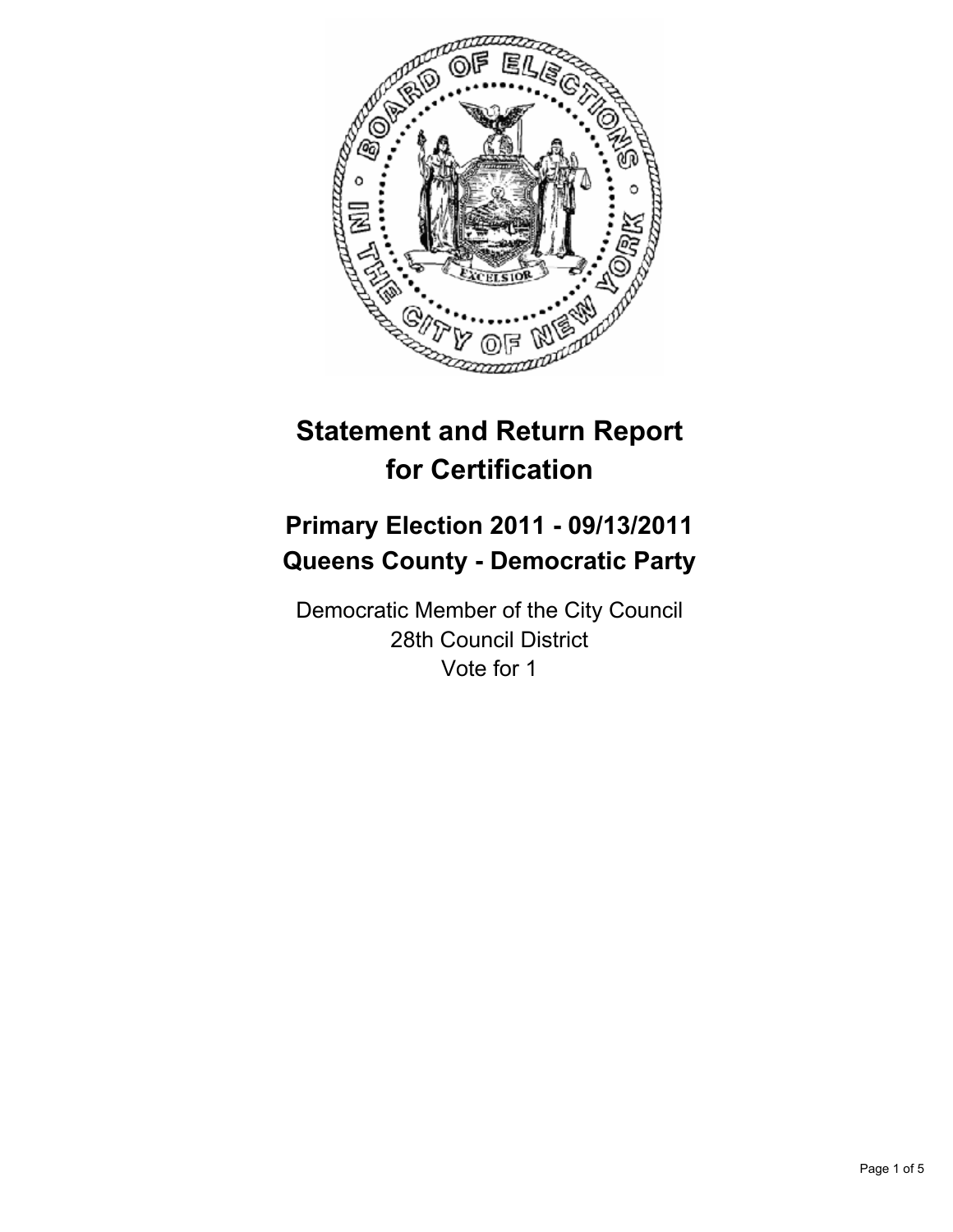

### **Assembly District 25**

| <b>PUBLIC COUNTER</b>                                    | 131            |
|----------------------------------------------------------|----------------|
| <b>EMERGENCY</b>                                         | 0              |
| ABSENTEE/MILITARY                                        | $\overline{2}$ |
| <b>FEDERAL</b>                                           | 0              |
| <b>SPECIAL PRESIDENTIAL</b>                              | 0              |
| AFFIDAVIT                                                | 0              |
| <b>Total Ballots</b>                                     | 133            |
| Less - Inapplicable Federal/Special Presidential Ballots | 0              |
| <b>Total Applicable Ballots</b>                          | 133            |
| <b>MICHAEL DUVALLE</b>                                   | 62             |
| <b>RUBEN WILLS</b>                                       | 50             |
| <b>CLIFTON STANLEY DIAZ</b>                              | 10             |
| ALLAN W JENNINGS JR.                                     | 10             |
| <b>BOB TURNER (WRITE-IN)</b>                             | 1              |
| <b>Total Votes</b>                                       | 133            |

## **Assembly District 27**

| <b>PUBLIC COUNTER</b>                                    | 43       |
|----------------------------------------------------------|----------|
| <b>EMERGENCY</b>                                         | 0        |
| ABSENTEE/MILITARY                                        | 1        |
| <b>FEDERAL</b>                                           | 0        |
| <b>SPECIAL PRESIDENTIAL</b>                              | 0        |
| <b>AFFIDAVIT</b>                                         | $\Omega$ |
| <b>Total Ballots</b>                                     | 44       |
| Less - Inapplicable Federal/Special Presidential Ballots | 0        |
| <b>Total Applicable Ballots</b>                          | 44       |
| <b>MICHAEL DUVALLE</b>                                   | 25       |
| <b>RUBEN WILLS</b>                                       | 8        |
| <b>CLIFTON STANLEY DIAZ</b>                              | 4        |
| ALLAN W JENNINGS JR.                                     | 5        |
| <b>Total Votes</b>                                       | 42       |
| Unrecorded                                               | 2        |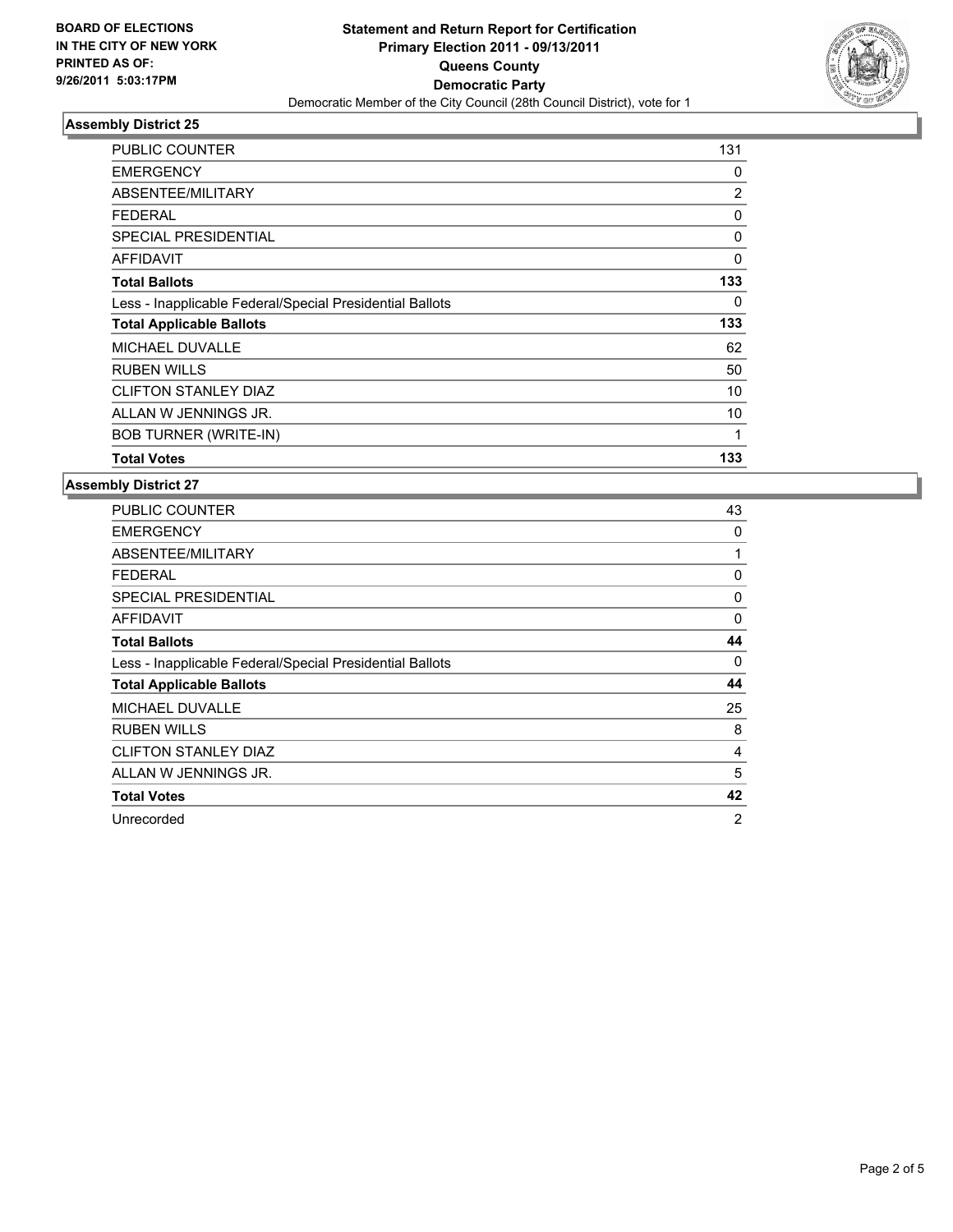

## **Assembly District 31**

| <b>PUBLIC COUNTER</b>                                    | 739          |
|----------------------------------------------------------|--------------|
| <b>EMERGENCY</b>                                         | 0            |
| ABSENTEE/MILITARY                                        | 24           |
| <b>FEDERAL</b>                                           | 0            |
| <b>SPECIAL PRESIDENTIAL</b>                              | $\mathbf{0}$ |
| <b>AFFIDAVIT</b>                                         | 11           |
| <b>Total Ballots</b>                                     | 774          |
| Less - Inapplicable Federal/Special Presidential Ballots | 0            |
| <b>Total Applicable Ballots</b>                          | 774          |
| <b>MICHAEL DUVALLE</b>                                   | 138          |
| <b>RUBEN WILLS</b>                                       | 447          |
| <b>CLIFTON STANLEY DIAZ</b>                              | 19           |
| ALLAN W JENNINGS JR.                                     | 160          |
| DAVID WEPRIN (WRITE-IN)                                  | 1            |
| <b>Total Votes</b>                                       | 765          |
| Unrecorded                                               | 9            |

#### **Assembly District 32**

| PUBLIC COUNTER                                           | 3,202 |
|----------------------------------------------------------|-------|
| <b>EMERGENCY</b>                                         | 0     |
| ABSENTEE/MILITARY                                        | 83    |
| <b>FEDERAL</b>                                           | 0     |
| <b>SPECIAL PRESIDENTIAL</b>                              | 0     |
| <b>AFFIDAVIT</b>                                         | 17    |
| <b>Total Ballots</b>                                     | 3,302 |
| Less - Inapplicable Federal/Special Presidential Ballots | 0     |
| <b>Total Applicable Ballots</b>                          | 3,302 |
| <b>MICHAEL DUVALLE</b>                                   | 171   |
| <b>RUBEN WILLS</b>                                       | 2,370 |
| <b>CLIFTON STANLEY DIAZ</b>                              | 160   |
| ALLAN W JENNINGS JR.                                     | 563   |
| BARBARA WALKER (WRITE-IN)                                | 1     |
| DAVID KAYODE (WRITE-IN)                                  | 12    |
| DAVID WEPRIN (WRITE-IN)                                  | 1     |
| STEPHEN JONES (WRITE-IN)                                 | 1     |
| <b>Total Votes</b>                                       | 3,279 |
| Unrecorded                                               | 23    |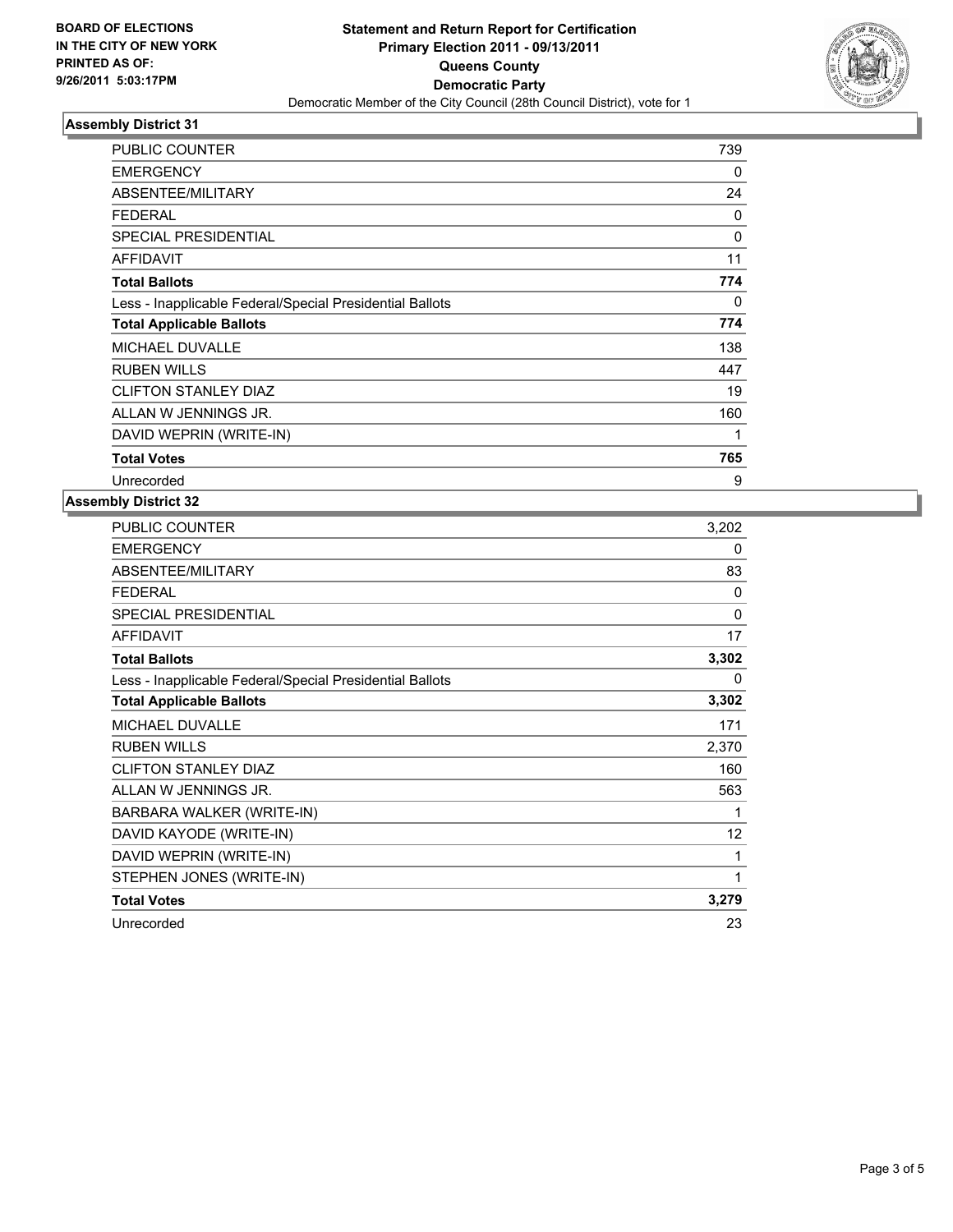

### **Assembly District 38**

| <b>PUBLIC COUNTER</b>                                    | 105      |
|----------------------------------------------------------|----------|
| <b>EMERGENCY</b>                                         | 0        |
| ABSENTEE/MILITARY                                        | 5        |
| <b>FEDERAL</b>                                           | 0        |
| <b>SPECIAL PRESIDENTIAL</b>                              | 0        |
| <b>AFFIDAVIT</b>                                         | $\Omega$ |
| <b>Total Ballots</b>                                     | 110      |
| Less - Inapplicable Federal/Special Presidential Ballots | 0        |
| <b>Total Applicable Ballots</b>                          | 110      |
| <b>MICHAEL DUVALLE</b>                                   | 22       |
| <b>RUBEN WILLS</b>                                       | 53       |
| <b>CLIFTON STANLEY DIAZ</b>                              | 23       |
| ALLAN W JENNINGS JR.                                     | 8        |
| <b>BOB TURNER (WRITE-IN)</b>                             | 1        |
| <b>Total Votes</b>                                       | 107      |
| Unrecorded                                               | 3        |